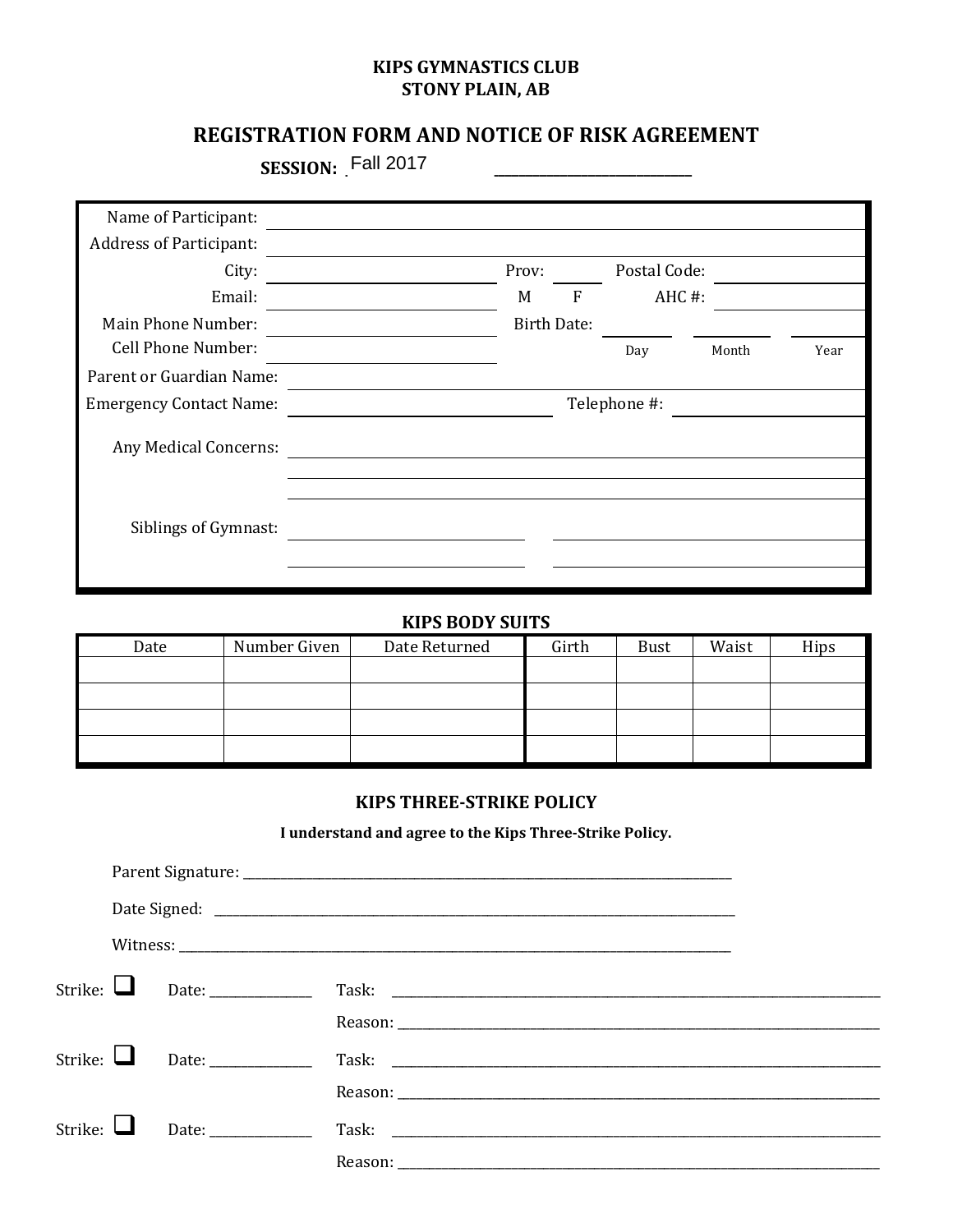## **NOTIFICATION AND ASSUMPTION OF RISK, CONSENT TO FIRST AID TREATMENT, AND RELEASE OF LIABILITY AND WAIVER OF CLAIMS**

| PARTICIPANT'S FIRST NAME:             |  | PARTICIPANT'S LAST NAME: | PARTICIPANT'S DATE of BIRTH:        | GENDER:   |  |
|---------------------------------------|--|--------------------------|-------------------------------------|-----------|--|
|                                       |  |                          |                                     |           |  |
|                                       |  |                          |                                     |           |  |
|                                       |  |                          |                                     |           |  |
| ADDRESS:                              |  |                          | CITY:                               | PROVINCE: |  |
|                                       |  |                          |                                     |           |  |
|                                       |  |                          |                                     |           |  |
|                                       |  |                          |                                     |           |  |
| POSTAL CODE:<br>PARENT/GUARDIAN NAME: |  |                          | TELEPHONE:                          |           |  |
|                                       |  |                          |                                     |           |  |
|                                       |  |                          |                                     |           |  |
|                                       |  |                          |                                     |           |  |
|                                       |  |                          |                                     |           |  |
| <b>EMERGENCY CONTACT:</b>             |  |                          | <b>EMERGENCY CONTACT TELEPHONE:</b> |           |  |
|                                       |  |                          |                                     |           |  |
|                                       |  |                          |                                     |           |  |
|                                       |  |                          |                                     |           |  |
| <b>CLASS NAME:</b>                    |  | CLASS DAY:               | <b>CLASS TIME:</b>                  |           |  |
|                                       |  |                          |                                     |           |  |
|                                       |  |                          |                                     |           |  |
|                                       |  |                          |                                     |           |  |
|                                       |  |                          |                                     |           |  |

# **Club Name: (**the **"Gymnastics Club"**). Kips Gymnastics

**[Club to enter full legal name and trade name]**

**Gymnastics Club's Programs are defined and include all multiple gymnastics related activities, including, but not limited to, the following:** 

- Recreational / General Gymnastics;
- Kids Can Move;
- Women's and Men's Artistic;
- Trampoline and Tumbling;
- Acrobatics;
- **Birthday Parties;**
- Drop-in Sessions;
- Cheerleading; as per AGF guidelines
- Urban Gymnastics (Parkour) and Circus Training; as per AGF guidelines
- General acrobatics and fitness; and
- Similar activities.

(Hereinafter collectively referred to as the "**ACTIVITIES**").

## **DESCRIPTION OF RISKS:**

I am aware that the **ACTIVITIES** involve inherent risks, dangers and hazards, both known and unknown, that are associated with unique movement patterns and skills, which may, in some circumstances be executed on specialized apparatus. I understand that similar risks are also inherent in using equipment associated with the ACTIVITIES, and any other devices, apparatus or attractions present at the facility. I understand the risk of negligence on the part of the Gymnastics Club and its employees, volunteers and representatives, including the failure on the part of same to take reasonable steps to safeguard or protect the participants from the risks, dangers and hazards, both known and unknown, of participating in the ACTIVITIES. **I acknowledge that personal harm or injury may be sustained during my/my child's involvement in the ACTIVITIES, including, but not limited to, broken bones, head / neck injuries, concussion, dislocations, tendon and ligament damage (including sprains), damage to teeth and dental work, spinal injuries (that could result in various degrees of paralysis), and death. I acknowledge and assume the potential risks and consent to my/my child's participation in the ACTIVITIES.**

## **CONSENT TO PARTICIPATION:**

- I/my child have/has been informed that I/he/she is to abide by the rules and regulations including directions and instructions from the administrators, instructors, coaches, and supervisors as imposed on me/my child while participating in the ACTIVITIES.
- In the event that I/my child fails to abide by the rules and regulations imposed on me/my child while participating in the ACTIVITIES, disciplinary action may either require that I/he/she not participate in the ACTIVITIES, or that I will leave/be contacted to have my child picked up or transported home at my own expense.
- I acknowledge that I/my child am/is in good health, and in proper physical condition to participate in the ACTIVITIES, and I acknowledge it is my responsibility to notify the staff of any physical or mental concerns for me/my child which may affect my/my child's participation in the ACTIVITIES.
- I acknowledge that the ACTIVITIES may require an instructor, coach, employee or supervisor to perform some manual spotting which involves direct physical contact with me/my child and designed to assist the participant in the safe performance of the program skills, and I consent to same.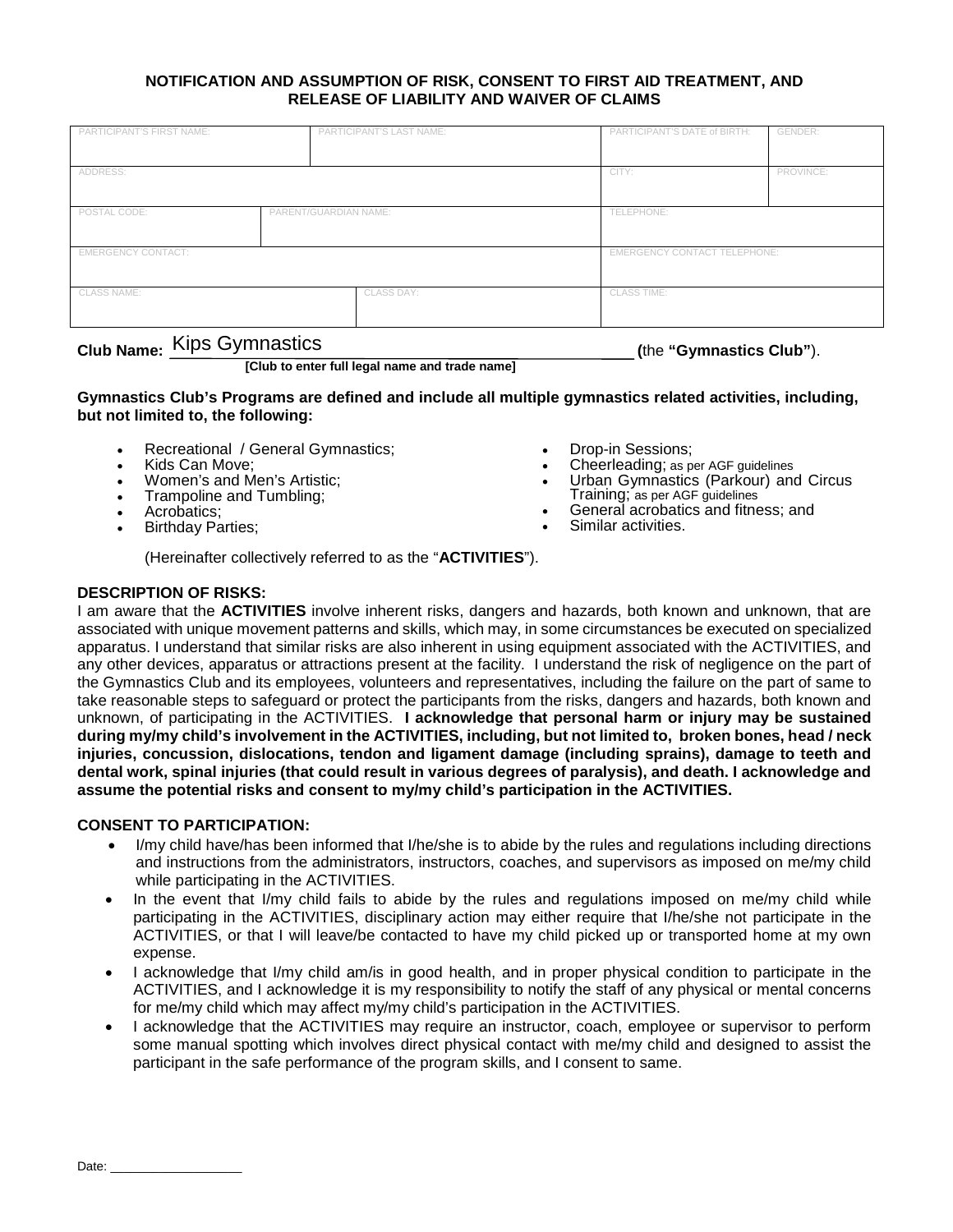## **RELEASE OF LIABILITY AND WAIVER OF CLAIMS:**

I confirm that I have read the above description of risks and understand the risks involved in participating in the Gymnastics Club's program and ACTIVITIES. I confirm that I voluntarily and freely accept all such risks and choose to participate/allow my child to participate in the Gymnastics Club's program and ACTIVITIES. I accept full responsibility for my own/my child's actions.

In consideration of being allowed to participate in the Gymnastics Club's program and ACTIVITIES, I hereby agree as follows:

To waive any and all claims that I have or may have in the future against, and to release and discharge from any and all liability, the Gymnastics Club, it's directors, officers, employees, consultants, agents, contractors, volunteers, and representatives, and their respective successors and assigns, or any of them in connection with or participation in the Gymnastics Club's program and ACTIVITIES (collectively, the "**Releasees"**), for any and all of the following:

- Personal injury;
- Death:
- Property damage; and/or
- Any other loss, damage or expense,

arising from any cause whatsoever, including negligence (including, but not limited to, negligence caused by my own actions or inactions, those of others participating in the ACTIVITIES, the conditions in which the ACTIVITIES take place, or negligence of the Releasees), breach of contract, or breach of any statutory duty or other duty of care, on the part of the Releasees, and further including the failure on the part of the Releasees to take reasonable steps to safeguard or protect me from the risks, dangers and hazards of participating in the Gymnastics Club's program and ACTIVITIES. I further agree to indemnify, save, and hold harmless each of the Releasees from any loss, liability, damage or cost which any may incur as a result of a claim, brought by myself or anyone on by behalf, against any of the Releasees.

### **AUTHORIZATION OF FIRST AID IN CASE OF EMERGENCY AND INDEMNIFICATION OF COSTS:**

I hereby authorize basic first aid to be delivered to me/my child by the Gymnastics Club's staff or other authorities. By administering first aid when required or requested, the Gymnastics Club in no way warrants or assumes any liability in relation to the administration of such basic first aid.

I further understand and agree that, in the case of an emergency, the Gymnastics Club assumes no responsibility or obligation relative to any cost or expense related to carrying out an emergency procedure and/or emergency transportation for me/my child and I agree to pay for such costs and expenses and shall indemnify and reimburse the Gymnastics Club for any such costs or expenses that it incurs.

I confirm and agree that this Notification and Assumption of Risk, Consent to First Aid Treatment, and Release of Liability and Waiver of Claims shall be governed by the laws of the Province of Alberta. I confirm and agree that if any portion of this Notification and Assumption of Risk, Consent to First Aid Treatment, and Release of Liability and Waiver of Claims is found to be void and unenforceable, the balance, notwithstanding, shall continue in full force and effect.

#### **I CONFIRM THAT I HAVE READ AND UNDERSTAND THIS LEGAL AGREEMENT, I AGREE TO BE BOUND BY ITS TERMS, AND I AM AWARE THAT BY SIGNING THIS AGREEMENT I AM WAIVING CERTAIN LEGAL RIGHTS AGAINST THIS GYMNASTICS CLUB INCLUDING THE RIGHT TO SUE OR CLAIM COMPENSATION FOLLOWING AN ACCIDENT.**

| Signed this | dav of                                             | 20<br>at |                      |
|-------------|----------------------------------------------------|----------|----------------------|
|             | Signature of Participant (if over 18 years of age) |          | Signature of Witness |
|             | Signature of Parent of Guardian (as named above)   |          | Signature of Witness |